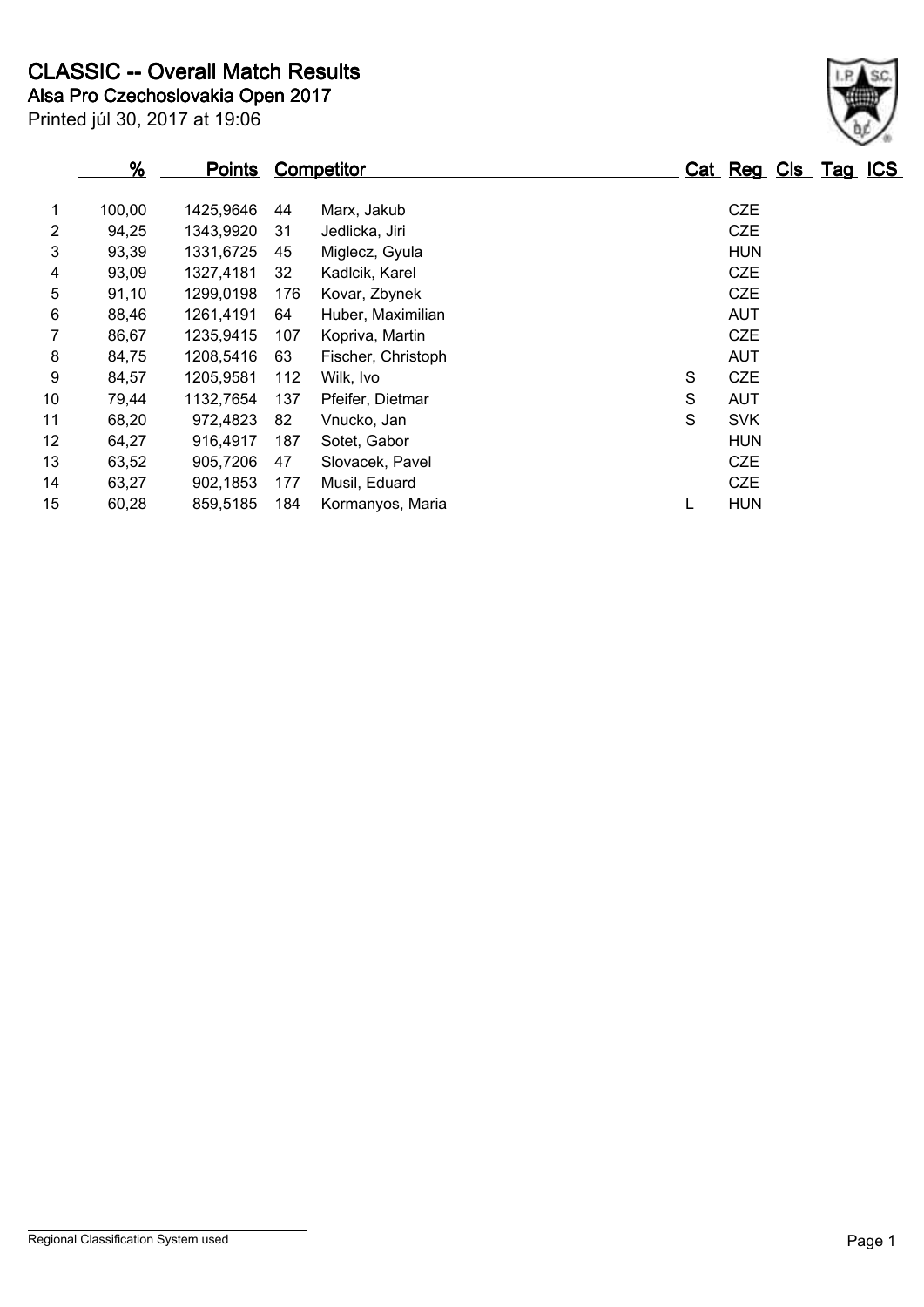# **Alsa Pro Czechoslovakia Open 2017 OPEN -- Overall Match Results**

Printed júl 30, 2017 at 19:06

|                | <u>%</u><br><u>Points</u> |           | <b>Competitor</b> |                     |             | Cat Reg Cls Tag ICS |  |
|----------------|---------------------------|-----------|-------------------|---------------------|-------------|---------------------|--|
| 1              | 100,00                    | 1441,3529 | 34                | Pijacek, Petr       |             | CZE                 |  |
| $\overline{c}$ | 98,03                     | 1412,9882 | 52                | Horinek, Milos      |             | <b>CZE</b>          |  |
| 3              | 95,12                     | 1371,0590 | 50                | Behal, Jiri         |             | CZE                 |  |
| 4              | 87,64                     | 1263,2155 | 9                 | Pavlik, Jan         |             | <b>SVK</b>          |  |
| 5              | 87,34                     | 1258,8496 | 200               | Pupala, Ondrej      |             | <b>SVK</b>          |  |
| 6              | 83,41                     | 1202,1923 | 19                | Czauderna, Slawomir | $\mathsf S$ | <b>POL</b>          |  |
| 7              | 82,98                     | 1195,9832 | 72                | Barancik, Ivan      |             | <b>SVK</b>          |  |
| 8              | 82,87                     | 1194,4335 | 185               | Praschinger, Edgar  | $\mathbf S$ | <b>AUT</b>          |  |
| 9              | 81,36                     | 1172,7258 | 172               | Schnaitt, Manuel    |             | <b>AUT</b>          |  |
| 10             | 80,94                     | 1166,6039 | 164               | Sery, Jiri          | $\mathbf S$ | <b>CZE</b>          |  |
| 11             | 80,48                     | 1160,0454 | 209               | Marcinek, Pavel     |             | <b>CZE</b>          |  |
| 12             | 77,15                     | 1111,9986 | 57                | Sustrova, Katerina  | L           | <b>CZE</b>          |  |
| 13             | 76,74                     | 1106,0697 | 71                | Theilinger, Martin  |             | <b>AUT</b>          |  |
| 14             | 75,68                     | 1090,8120 | 198               | Czarnecki, Rafal    |             | <b>POL</b>          |  |
| 15             | 75,54                     | 1088,8112 | 33                | Kamenicek, Miroslav | SS          | <b>CZE</b>          |  |
| 16             | 75,46                     | 1087,6727 | 106               | Horacek, Lukas      |             | <b>CZE</b>          |  |
| 17             | 75,31                     | 1085,4552 | 56                | Sustr, Milos        | SS          | <b>CZE</b>          |  |
| 18             | 71,22                     | 1026,5788 | 92                | Kugler, Wolfgang    | SS          | <b>AUT</b>          |  |
| 19             | 71,21                     | 1026,4475 | 136               | Pawlik, Celina      | L           | <b>POL</b>          |  |
| 20             | 71,00                     | 1023,2980 | 181               | Aigner, Michael     | $\mathbf S$ | <b>AUT</b>          |  |
| 21             | 70,55                     | 1016,9075 | 180               | Aigner, Edeltraut   | Г           | <b>AUT</b>          |  |
| 22             | 68,53                     | 987,7762  | 186               | Reschenhofer, Roman |             | <b>AUT</b>          |  |
| 23             | 65,80                     | 948,3907  | 204               | Veselsky, Dusan     | $\mathsf S$ | <b>SVK</b>          |  |
| 24             | 64,61                     | 931,3141  | 55                | Plzak, Jiri         | S           | <b>CZE</b>          |  |
| 25             | 64,22                     | 925,6640  | 65                | Ilc, Helmut         | SS          | AUT                 |  |
| 26             | 63,35                     | 913,0983  | 39                | Vohnout, Martin     | SS          | <b>CZE</b>          |  |
| 27             | 60,32                     | 869,4213  | 163               | Mokra, Michaela     | L           | CZE                 |  |
| 28             | 58,14                     | 838,0220  | 109               | Rehak, Michael      | S           | <b>CZE</b>          |  |
| 29             | 50,37                     | 726,0224  | 30                | Jedlicka, Jakub     | J           | CZE                 |  |
| 30             | 45,48                     | 655,4720  | 38                | Tomek, Jan          | SS          | <b>CZE</b>          |  |
| 31             | 41,41                     | 596,8283  | 140               | Frydl, Vaclav       |             | CZE                 |  |
| 32             | 30,41                     | 438,3323  | 29                | Chlupova, Katerina  | L           | CZE                 |  |

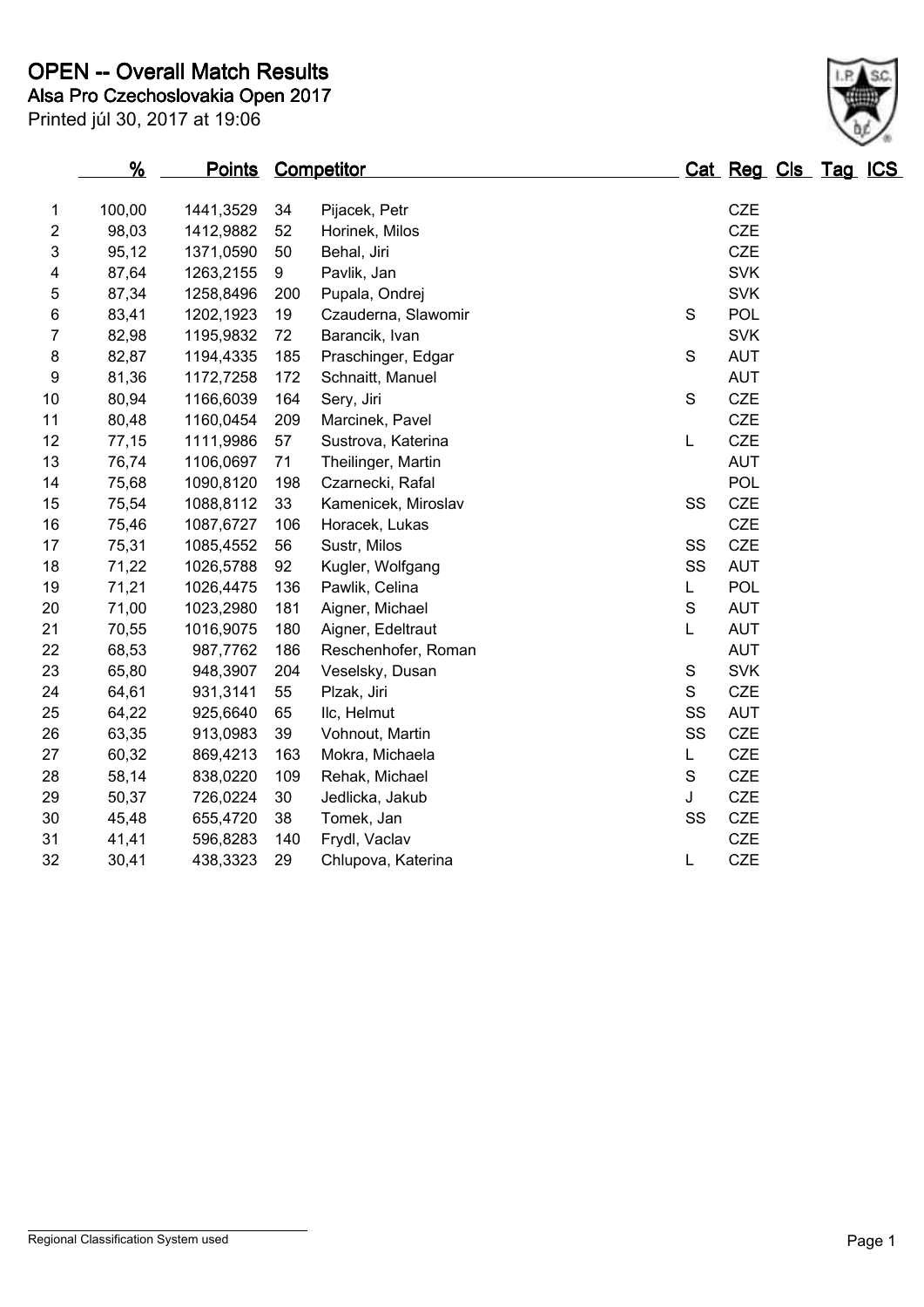**Alsa Pro Czechoslovakia Open 2017 PRODUCTION -- Overall Match Results**

Printed júl 30, 2017 at 19:06

| 1              | 100,00 | 1470,2315 | 146            | Stepan, Michal        |             | <b>CZE</b> |
|----------------|--------|-----------|----------------|-----------------------|-------------|------------|
| $\sqrt{2}$     | 93,17  | 1369,8014 | 22             | Fedor, Marian         |             | <b>SVK</b> |
| 3              | 90,60  | 1332,0014 | 138            | Szczesny, Bartosz     |             | <b>POL</b> |
| 4              | 89,71  | 1318,9117 | 76             | Palka, Jan            | $\mathbf S$ | <b>SVK</b> |
| 5              | 86,68  | 1274,3380 | 95             | Stacherl, Gerald      |             | <b>AUT</b> |
| $\,6$          | 84,00  | 1235,0603 | $\overline{4}$ | Hos, Ivan             |             | <b>SVK</b> |
| $\overline{7}$ | 83,60  | 1229,1262 | 77             | Penov, Anton          |             | <b>SVK</b> |
| 8              | 83,39  | 1226,0467 | 20             | Drimaj, Peter         |             | <b>SVK</b> |
| 9              | 82,75  | 1216,6070 | 70             | Thallinger, Benjamin  |             | <b>AUT</b> |
| 10             | 82,46  | 1212,3235 | 124            | Jurkowski, Marcin     |             | POL        |
| 11             | 82,19  | 1208,3817 | 147            | Tistan, Martin        |             | <b>SVK</b> |
| 12             | 80,03  | 1176,6108 | $\mathbf{1}$   | Cemsak, Martin        |             | <b>SVK</b> |
| 13             | 79,78  | 1172,9387 | 89             | Dovzan, Vili          |             | <b>SLO</b> |
| 14             | 79,64  | 1170,8235 | 94             | Messerschmidt, Martin |             | <b>AUT</b> |
| 15             | 77,74  | 1142,9897 | 220            | Fecura, Vladimir      |             | <b>SVK</b> |
| 16             | 77,68  | 1142,0510 | 202            | Sefranko, Karol       |             | <b>SVK</b> |
| 17             | 77,12  | 1133,8947 | 21             | Eidrigevicius, Ignacy |             | POL        |
| 18             | 76,66  | 1127,1252 | 162            | Majling, Andrej       |             | <b>SVK</b> |
| 19             | 76,52  | 1125,0810 | 133            | Kaletka, Zbigniew     |             | <b>POL</b> |
| 20             | 75,81  | 1114,6498 | 142            | Kendlbacher, Florian  | $\mathbf S$ | <b>AUT</b> |
| 21             | 75,66  | 1112,3565 | 26             | Likavec, Martin       |             | <b>SVK</b> |
| 22             | 75,63  | 1111,8986 | 168            | Cacic, Dragan         |             | <b>SER</b> |
| 23             | 73,98  | 1087,7264 | 8              | Olah, Jozef           |             | <b>SVK</b> |
| 24             | 73,16  | 1075,6029 | 174            | Blaha, Frantisek      |             | <b>SVK</b> |
| 25             | 73,03  | 1073,7175 | 119            | Salamon, Timea        | L           | <b>HUN</b> |
| 26             | 73,02  | 1073,5637 | 205            | Zalewski, Marcin      |             | POL        |
| 27             | 72,02  | 1058,8584 | 210            | Daru, Peter           |             | <b>SVK</b> |
| 28             | 71,99  | 1058,3722 | 125            | Luczakowski, Krzyszof |             | <b>POL</b> |
| 29             | 71,48  | 1050,9458 | 74             | Ladic, Tibor          | S           | <b>CZE</b> |
| 30             | 70,03  | 1029,6657 | 161            | Chochula, Milos       |             | <b>SVK</b> |
| 31             | 68,98  | 1014,0948 | 219            | Dabrowski, Juliusz    |             | <b>POL</b> |
| 32             | 68,41  | 1005,7695 | 216            | Santus, Albert        | $\mathbf S$ | <b>SVK</b> |
| 33             | 67,81  | 997,0094  | 128            | Piwowarski, Maciej    |             | <b>POL</b> |
| 34             | 66,89  | 983,4300  | 6              | Nowak, Marcin         |             | <b>POL</b> |
| 35             | 66,09  | 971,6946  | $\overline{7}$ | Odnechta, Marian      |             | <b>SVK</b> |
| 36             | 64,60  | 949,8416  | 141            | Gorski, Dominik       |             | <b>POL</b> |
| 37             | 63,47  | 933,1774  | 100            | Hruzek, Roman         | S           | CZE        |
| 38             | 63,30  | 930,6734  | 143            | Mindek, Martin        |             | <b>SVK</b> |
| 39             | 62,75  | 922,5878  | 215            | Bocskoras, Benjamin   |             | <b>SVK</b> |
| 40             | 62,53  | 919,3631  | 61             | Bittermann, Gerlinde  | L           | <b>AUT</b> |
| 41             | 62,13  | 913,4511  | 18             | Chlebovcova, Zuzana   | L           | <b>SVK</b> |
| 42             | 61,58  | 905,3115  | 144            | Pavlicek, Karel       |             | <b>CZE</b> |
| 43             | 61,44  | 903,3781  | 51             | Hejduk, Daniel        |             | <b>CZE</b> |
| 44             | 60,44  | 888,6440  | 78             | Sotek, Michal         |             | <b>CZE</b> |
| 45             | 60,29  | 886,4323  | 206            | Zelina, Jiri          |             | <b>CZE</b> |
| 46             | 60,24  | 885,6932  | 3              | Gahir, Marek          |             | <b>SVK</b> |
| 47             | 60,16  | 884,4642  | 46             | Pojda, Rafal          |             | POL        |

48 59,35 872,5231 81 Varos, Peter SVK

**% Points Competitor Cat Reg Cls Tag ICS**

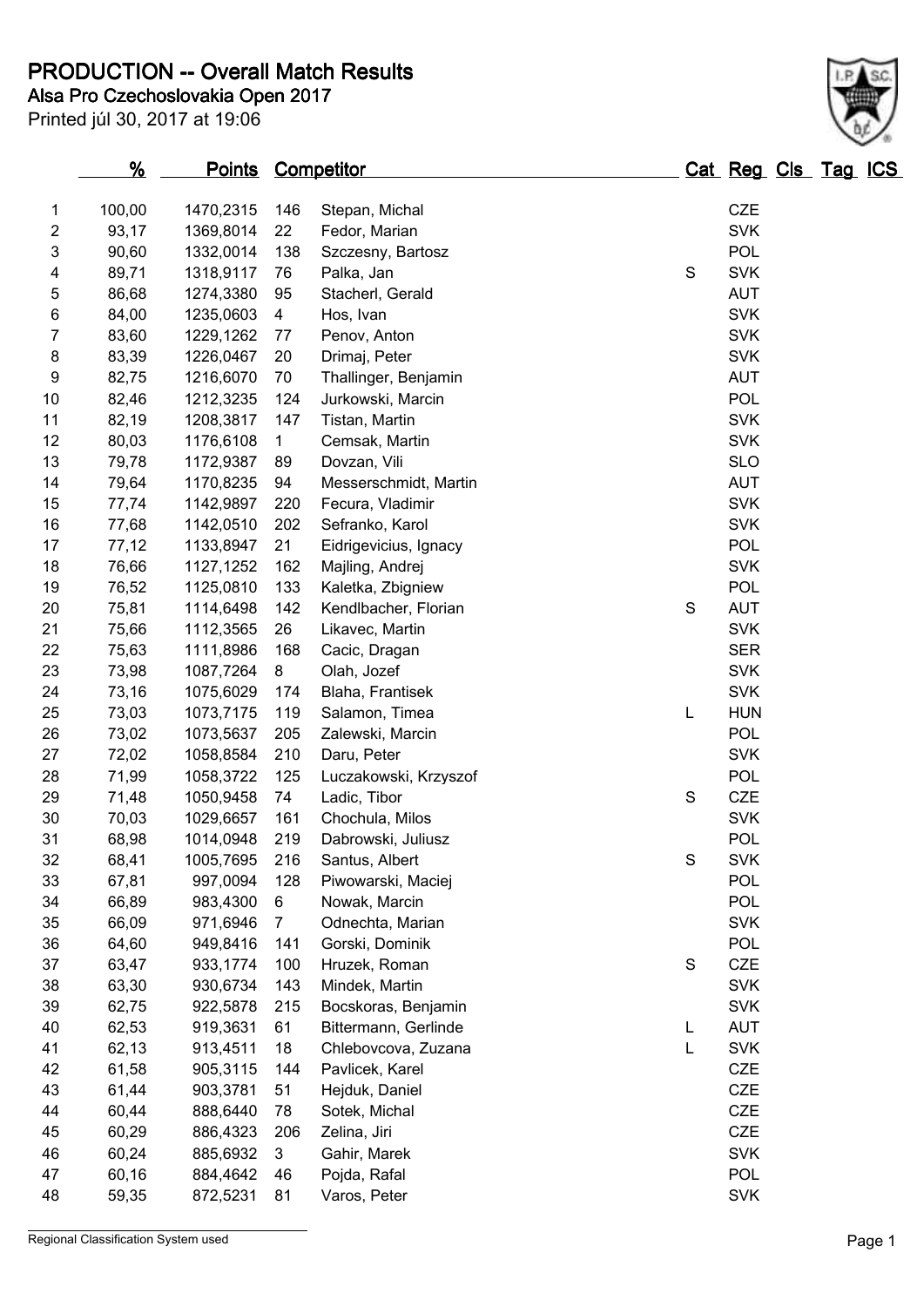**Alsa Pro Czechoslovakia Open 2017 PRODUCTION -- Overall Match Results**

Printed júl 30, 2017 at 19:06

|    | %     | <u>Points</u> | <b>Competitor</b> |                       |   | Cat Reg Cls Tag ICS |  |  |
|----|-------|---------------|-------------------|-----------------------|---|---------------------|--|--|
| 49 | 59,29 | 871,7290      | 37                | Tichy, Lukas          | J | CZE                 |  |  |
| 50 | 58,47 | 859,5783      | 175               | Kala, Jakub           |   | <b>CZE</b>          |  |  |
| 51 | 58,27 | 856,6390      | 134               | Kosowski, Bartosz     |   | POL                 |  |  |
| 52 | 57,72 | 848,6000      | 113               | Bernard, Petr         |   | <b>CZE</b>          |  |  |
| 53 | 57,66 | 847,7409      | 208               | Radolec, Michal       |   | <b>SVK</b>          |  |  |
| 54 | 56,57 | 831,7582      | 194               | Sury, Petr            |   | <b>CZE</b>          |  |  |
| 55 | 55,99 | 823,2348      | 96                | Svider, Michal        |   | <b>SVK</b>          |  |  |
| 56 | 52,47 | 771,4244      | 150               | Klacan, Andrej        |   | <b>SVK</b>          |  |  |
| 57 | 52,21 | 767,6501      | 190               | Panek, Ales           |   | <b>CZE</b>          |  |  |
| 58 | 51,41 | 755,8088      | 85                | Skvarenina, Andrej    |   | <b>SVK</b>          |  |  |
| 59 | 51,23 | 753,1329      | 115               | Kehr, Thomas          |   | <b>AUT</b>          |  |  |
| 60 | 51,08 | 751,0057      | 123               | Jurkowski, Adam       |   | POL                 |  |  |
| 61 | 50,82 | 747,2062      | 11                | Chmielewski, Slawomir | S | <b>POL</b>          |  |  |
| 62 | 49,30 | 724,8146      | 114               | Censky, Tomas         |   | <b>CZE</b>          |  |  |
| 63 | 45,44 | 668,1330      | 193               | Stankova, Anna        | L | <b>SVK</b>          |  |  |
| 64 | 45,41 | 667,5709      | 62                | Danzer, Robert        | S | <b>AUT</b>          |  |  |
| 65 | 45,38 | 667,1285      | 93                | Mauthner, Mario       |   | <b>AUT</b>          |  |  |
| 66 | 39,63 | 582,5963      | 149               | Vavrouskova, Pavla    | L | <b>CZE</b>          |  |  |
| 67 | 37,90 | 557,1700      | 201               | Sanejko, Piotr        |   | <b>POL</b>          |  |  |
| 68 | 35,87 | 527,3626      | 132               | Janicki, Piotr        |   | POL                 |  |  |
| 69 | 34,89 | 512,9387      | 199               | Kulinowski, Darius    |   | POL                 |  |  |
| 70 | 31,13 | 457,6476      | 83                | Fulvio, Benedet       | S | <b>ITA</b>          |  |  |
|    |       |               |                   |                       |   |                     |  |  |

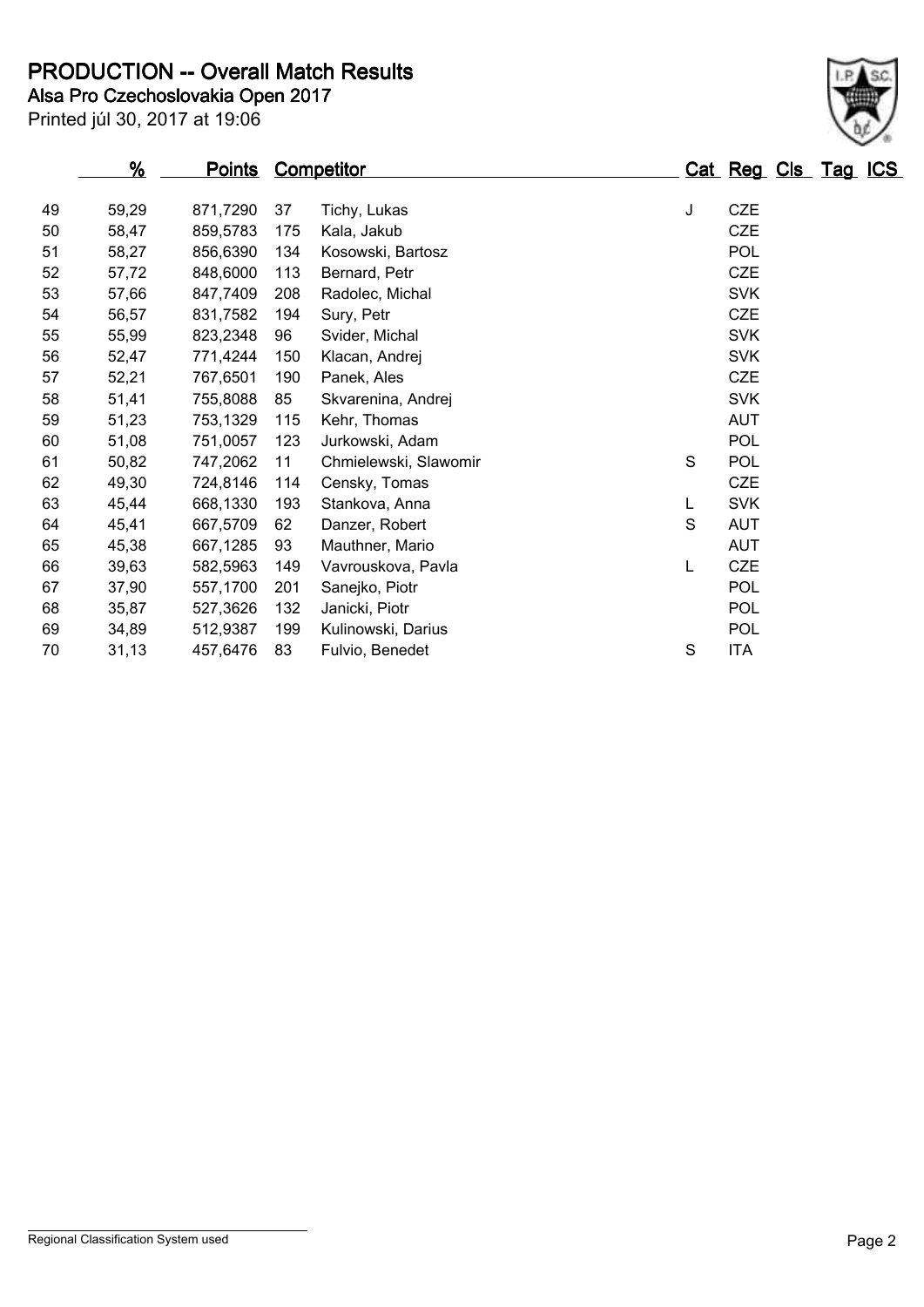| %      |              |    | <b>Points Competitor</b> | Cat Reg Cls Tag ICS |
|--------|--------------|----|--------------------------|---------------------|
| 100.00 | 1492,8134 67 |    | Reiter, Gerald           | AUT                 |
| 87.59  | 1307.6229 66 |    | Lang, Johann             | AUT                 |
| 61.28  | 914,7900     | 68 | Schmidt, Jurgen          | <b>GER</b>          |

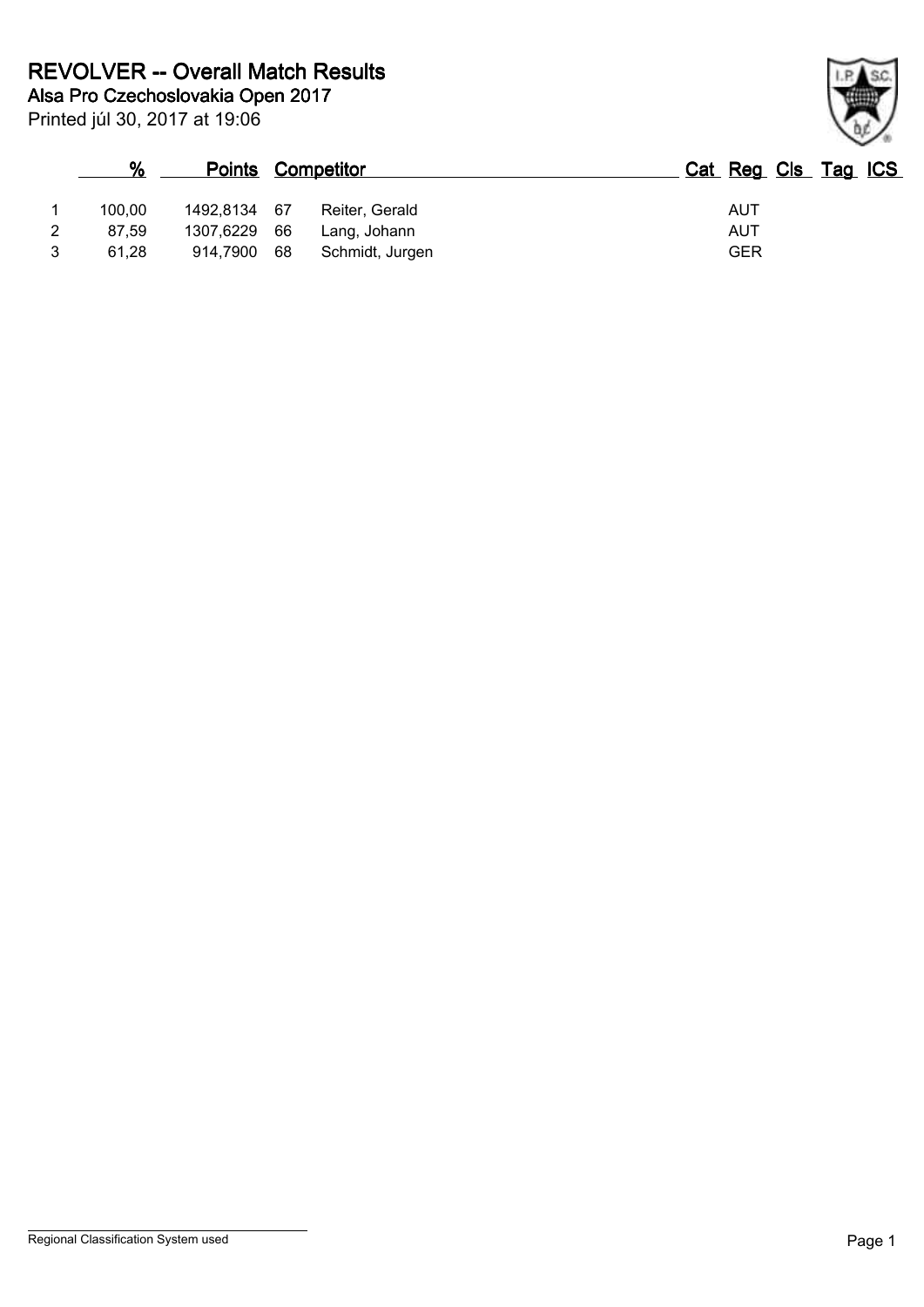**Alsa Pro Czechoslovakia Open 2017 STANDARD -- Overall Match Results**

Printed júl 30, 2017 at 19:06

|                         | <u>%</u> | <b>Points Competitor</b> |     |                     |             | <u> Cat Reg Cls Tag ICS</u> |  |
|-------------------------|----------|--------------------------|-----|---------------------|-------------|-----------------------------|--|
| 1                       | 100,00   | 1428,2010                | 40  | Batki, Gyorgy       |             | <b>HUN</b>                  |  |
| $\overline{2}$          | 97,81    | 1396,9284                | 221 | Znamenacek, Petr    |             | <b>CZE</b>                  |  |
| 3                       | 93,83    | 1340,0956                | 69  | Stranz, Jurgen      |             | <b>AUT</b>                  |  |
| $\overline{\mathbf{4}}$ | 86,47    | 1234,9960                | 91  | Kubica, Dusan       |             | <b>SVK</b>                  |  |
| 5                       | 84,45    | 1206,0741                | 60  | Zeiler, Karel       |             | <b>CZE</b>                  |  |
| 6                       | 83,81    | 1196,9267                | 58  | Vaclavik, Jaroslav  |             | <b>CZE</b>                  |  |
| 7                       | 83,77    | 1196,3965                | 105 | Kubik, Karel        |             | <b>CZE</b>                  |  |
| 8                       | 83,70    | 1195,4455                | 49  | Zdesar, Franci      | $\mathbf S$ | <b>SLO</b>                  |  |
| 9                       | 83,31    | 1189,8131                | 54  | Kozak, Petr         |             | CZE                         |  |
| 10                      | 82,47    | 1177,8617                | 10  | Poliacik, Martin    |             | <b>SVK</b>                  |  |
| 11                      | 81,31    | 1161,2875                | 179 | Sliva, Tomas        |             | <b>CZE</b>                  |  |
| 12                      | 81,09    | 1158,1379                | 131 | Galazka, Marcin     |             | POL                         |  |
| 13                      | 79,70    | 1138,2495                | 192 | Stanko, Lubomir     |             | <b>SVK</b>                  |  |
| 14                      | 79,22    | 1131,4850                | 59  | Zarubova, Marketa   | L           | <b>CZE</b>                  |  |
| 15                      | 78,87    | 1126,3697                | 48  | Szarvas, Peter      |             | <b>HUN</b>                  |  |
| 16                      | 78,77    | 1125,0363                | 118 | Sajgo, Zoltan       |             | <b>HUN</b>                  |  |
| 17                      | 78,13    | 1115,8798                | 129 | Soustar, Ivo        | S           | <b>CZE</b>                  |  |
| 18                      | 75,37    | 1076,3936                | 15  | Navratil, Martin    |             | CZE                         |  |
| 19                      | 72,71    | 1038,3783                | 87  | Berger, Rene        |             | <b>AUT</b>                  |  |
| 20                      | 72,20    | 1031,1840                | 73  | Kaluza, Jiri        |             | <b>CZE</b>                  |  |
| 21                      | 71,86    | 1026,3092                | 25  | Krakora, Pavel      |             | <b>SVK</b>                  |  |
| 22                      | 71,10    | 1015,4734                | 188 | Strasser, Elisabeth | L           | <b>AUT</b>                  |  |
| 23                      | 70,78    | 1010,8303                | 99  | Grohol, Radim       | S           | <b>CZE</b>                  |  |
| 24                      | 70,71    | 1009,8390                | 108 | Mueller, Jurgen     |             | <b>AUT</b>                  |  |
| 25                      | 70,22    | 1002,8785                | 122 | Hukel, Miroslav     | S           | <b>SVK</b>                  |  |
| 26                      | 70,08    | 1000,8516                | 160 | Caradsky, Tomas     |             | <b>SVK</b>                  |  |
| 27                      | 68,86    | 983,3879                 | 17  | Zolnay, Pavol       |             | CZE                         |  |
| 28                      | 68,55    | 979,0238                 | 28  | Zyto, Wojciech      |             | POL                         |  |
| 29                      | 68,54    | 978,9295                 | 213 | Kurczewski, Slavek  | $\mathbf S$ | <b>RSA</b>                  |  |
| 30                      | 68,06    | 971,9819                 | 13  | Hanak, Milan        |             | <b>CZE</b>                  |  |
| 31                      | 67,95    | 970,4482                 | 218 | Havranek, Rostislav |             | CZE                         |  |
| 32                      | 67,90    | 969,7655                 | 197 | Cimburek, Lukas     |             | <b>CZE</b>                  |  |
| 33                      | 67,81    | 968,4411                 | 151 | Potocky, Peter      |             | <b>SVK</b>                  |  |
| 34                      | 66,84    | 954,5898                 | 217 | Bures, Vitezslav    |             | <b>CZE</b>                  |  |
| 35                      | 65,08    | 929,5375                 | 101 | Hubner, David       |             | CZE                         |  |
| $36\,$                  | 64,74    | 924,5496                 | 207 | Wojda, Jerzy        |             | <b>CZE</b>                  |  |
| 37                      | 63,27    | 903,6257                 | 121 | Bugajski, Lukasz    |             | <b>CZE</b>                  |  |
| 38                      | 63,24    | 903,1890                 | 183 | Kiss, Szilard       |             | <b>AUT</b>                  |  |
| 39                      | 62,95    | 899,0873                 | 166 | Zalejsky, Rostislav | S           | CZE                         |  |
| 40                      | 62,16    | 887,7123                 | 126 | Malach, Miroslav    | S           | CZE                         |  |
| 41                      | 61,96    | 884,9710                 | 86  | Solyom, Oliver      |             | <b>HUN</b>                  |  |
| 42                      | 61,52    | 878,6117                 | 110 | Riegler, Oliver     |             | <b>AUT</b>                  |  |

43 61,07 872,1320 117 Pang, Jeffrey **AUT**  61,00 871,1351 214 Burzec, Wieslaw S POL 60,52 864,4070 35 Rota, Martin CZE 60,21 859,8962 97 Zhuravlev, Andrey UKR 60,00 856,9497 2 Ecker, Karol S SVK 59,70 852,6545 189 Novotna, Marta L SVK

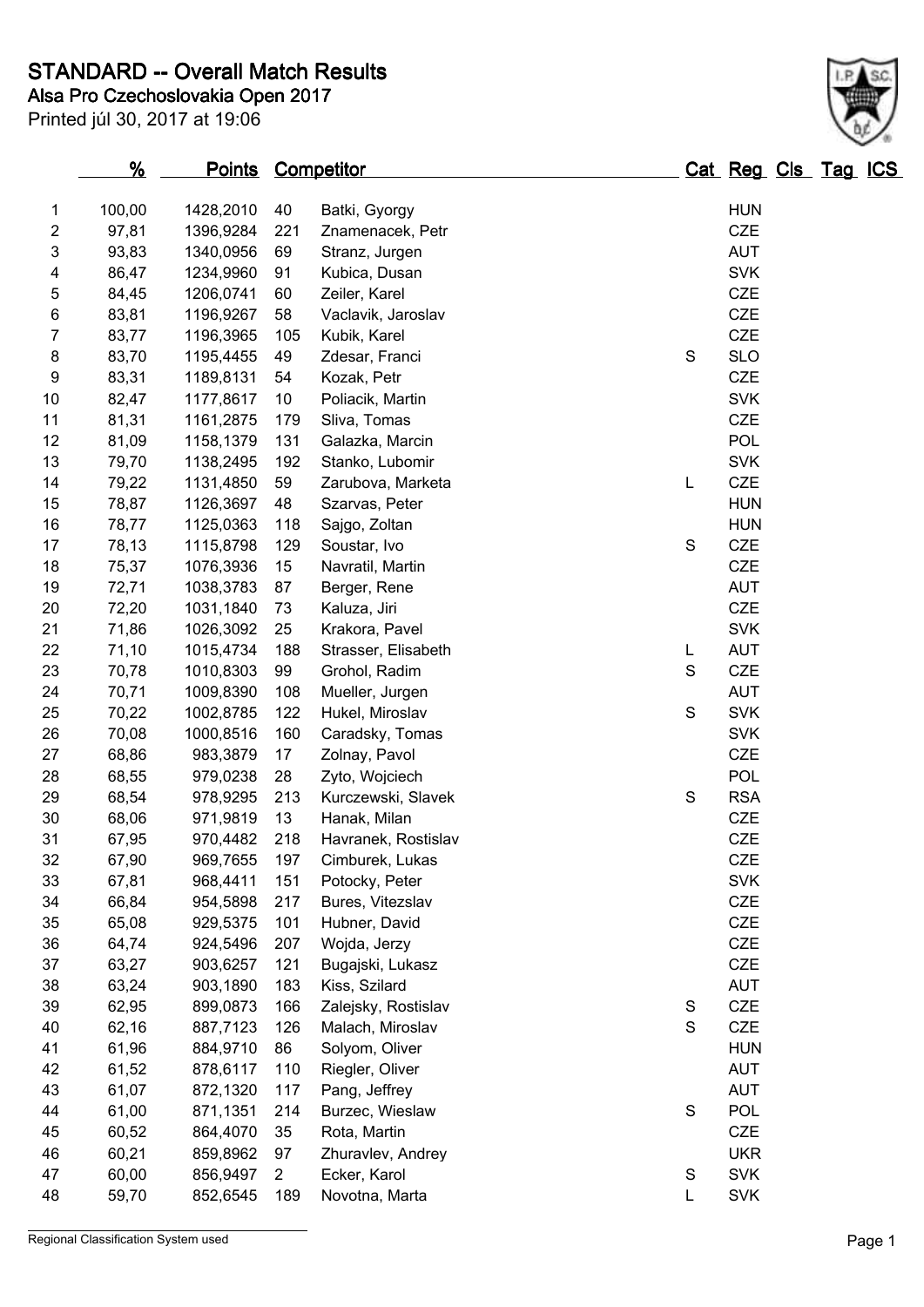**STANDARD -- Overall Match Results**

**Alsa Pro Czechoslovakia Open 2017**

| Printed júl 30, 2017 at 19:06 |  |  |  |  |  |
|-------------------------------|--|--|--|--|--|
|-------------------------------|--|--|--|--|--|

|    | %     | <u>Points</u> | <b>Competitor</b> |                          |   | Cat Reg Cls Tag ICS |  |  |
|----|-------|---------------|-------------------|--------------------------|---|---------------------|--|--|
| 49 | 59,60 | 851,1757      | 24                | Kocian, Norbert          |   | <b>SVK</b>          |  |  |
| 50 | 59,23 | 845,8956      | 53                | Kominek, Jiri            |   | <b>CZE</b>          |  |  |
| 51 | 59,17 | 845,1252      | 135               | Noga, Tadeusz            | S | <b>POL</b>          |  |  |
| 52 | 55,90 | 798,4151      | 43                | Kolisch, Petr            | S | <b>CZE</b>          |  |  |
| 53 | 54,26 | 774,9099      | 102               | Hubner, Lubos            | S | CZE                 |  |  |
| 54 | 53,60 | 765,4884      | 191               | Skrajny, Antoni          |   | POL                 |  |  |
| 55 | 53,52 | 764,3569      | 173               | Vybiral, Jan             | S | CZE                 |  |  |
| 56 | 53,45 | 763,3572      | 203               | Siran, Rastislav         |   | <b>SVK</b>          |  |  |
| 57 | 52,88 | 755,2252      | 84                | Hlavicka, Peter          |   | <b>SVK</b>          |  |  |
| 58 | 52,72 | 752,9284      | 145               | Ptackova Misarova, Petra | L | <b>CZE</b>          |  |  |
| 59 | 52,62 | 751,5050      | 16                | Zolnay, Anna             | L | <b>CZE</b>          |  |  |
| 60 | 52,57 | 750,8392      | 103               | Konvicna, Ruzena         | L | <b>CZE</b>          |  |  |
| 61 | 52,33 | 747,3864      | 104               | Konvicny, Lumir          | S | <b>CZE</b>          |  |  |
| 62 | 52,16 | 744,9796      | 169               | Koos, Zoltan             | S | <b>SVK</b>          |  |  |
| 63 | 51,26 | 732,0906      | 111               | Stahl, Robert            | S | <b>CZE</b>          |  |  |
| 64 | 48,56 | 693,4977      | 182               | Blumel, Matthias         | S | <b>AUT</b>          |  |  |
| 65 | 48,43 | 691,7184      | 27                | Matuskova, Lenka         | L | <b>SVK</b>          |  |  |
| 66 | 46,99 | 671,1327      | 165               | Zacek, Milan             | S | <b>CZE</b>          |  |  |
| 67 | 45,92 | 655,8300      | 211               | Fedorova, Katarina       | L | <b>SVK</b>          |  |  |
| 68 | 45,31 | 647,0841      | 171               | Schnaitt, Desiree        | L | <b>AUT</b>          |  |  |
| 69 | 40,71 | 581,3652      | 167               | Berankova, Miluse        | L | <b>CZE</b>          |  |  |
| 70 | 40,20 | 574,1252      | 98                | Balek, Pavel             | S | <b>CZE</b>          |  |  |
| 71 | 33,21 | 474,2844      | 5                 | Kosinsky, Tomasz         |   | POL                 |  |  |
| 72 | 32,37 | 462,2748      | 36                | Sykova, Veronika         | L | <b>CZE</b>          |  |  |
|    |       |               |                   |                          |   |                     |  |  |